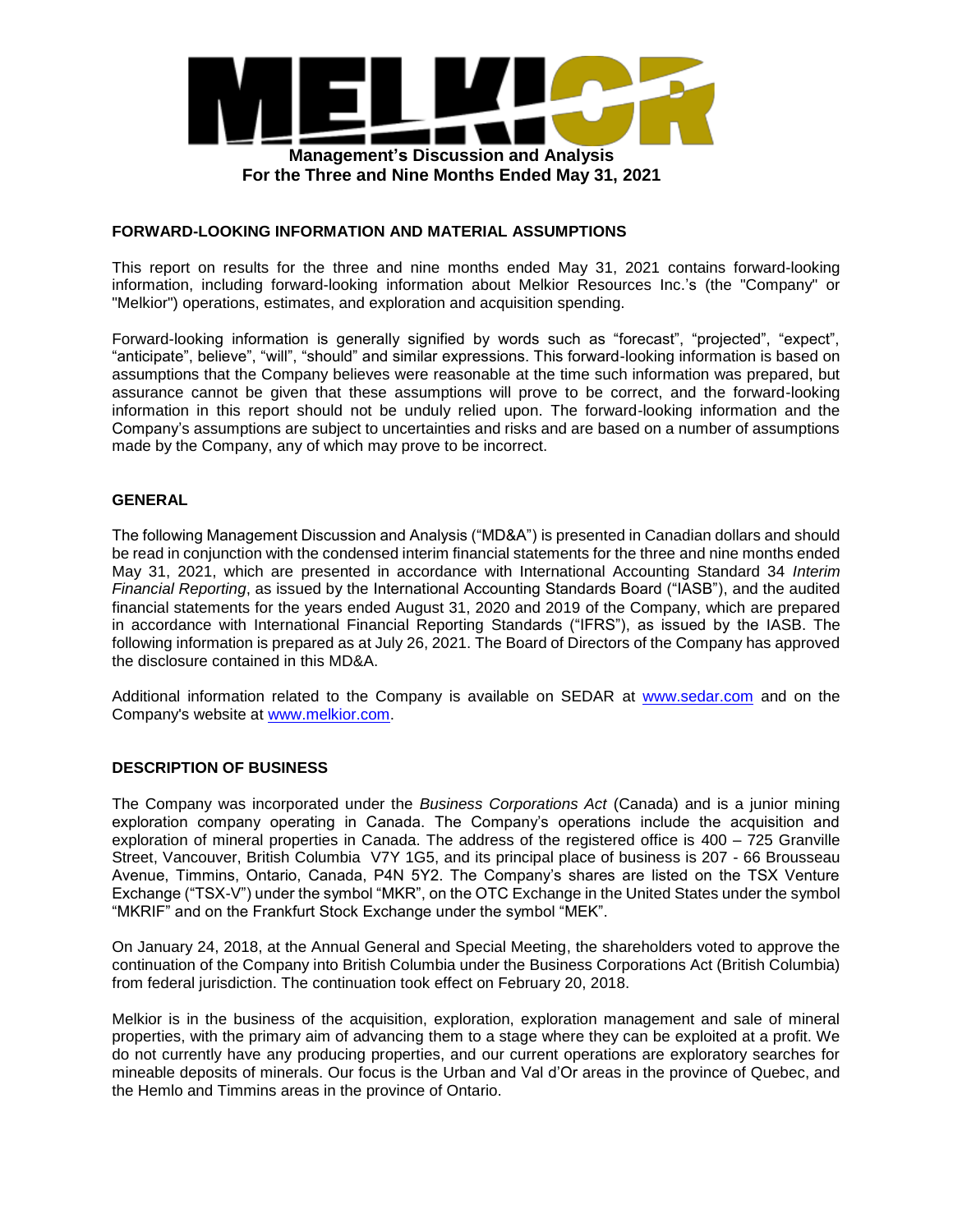### **EXPLORATION PROJECT – TIMMINS**

#### **Carscallen**

The Carscallen and Big Marsh Projects were merged in 2017 when claim acquisition made the project claim groups contiguous. Further to this merging of Projects the conversion of legacy mining claims into "cells" had the effect of re-establishing claim boundaries. The creation of the new mining cells from Melkior legacy claims had the effect of making the Bristol Project contiguous with the Carscallen Project. The combined group of contiguous claims is referred to as the Carscallen Project. The Carscallen property now is comprised of 283 of combined Single Cell Mining Claims and Boundary Cell Mining Claims. Each Single Cell Mining Claims is approximately 20 ha. Work expenditures can now be transferred within the entire contiguous claim group. At present time the earliest claim due date in the Carscallen project is in 2020.

The Carscallen Project is located 25 kilometres due west of the city of Timmins, Ontario. Access to the property is excellent, via a series of roads and trails that connect to Highway 101.

The Company holds a 100% interest in the property. Some claims are subject to a 1.5% net smelter return royalty ("NSR") while another group of claims is subject to a 2% NSR of which the Company has the right to buy-out half (1%) of the NSR for \$1,000,000.

In October and November 2010, the Company signed three agreements to acquire 100% interests in additional mining claims in consideration of \$10,000 cash and two 2% NSR royalties, of which 1% can be repurchased for \$500,000 each.

In October 2013, the Company signed a memorandum of understanding ("MOU") with the Mattagami First Nation. As part of the MOU, the Company issued 20,000 common shares (valued at \$8,000) on December 23, 2013. The Company will pay 2% of all exploration costs eligible for assessment credit to the Mattagami First Nation.

On April 7, 2016, the Company issued 21,000 common shares (valued at \$8,400) for the acquisition of a 100% interest in an additional mining claim, totaling 64 hectares, from an arm's length party.

During the year ended August 31, 2017, the Company acquired additional claims through cash purchase agreements and staking. One of the claims is subject to a 2% NSR.

During the year ended August 31, 2018, the Company entered into three agreements for the purchase of six additional claims for the Carscallen property. The Company paid \$12,500 and issued 10,000 common shares (valued at \$7,000) as consideration. Two of the claims are subject to a 2% NSR.

Exploration results from the Company's 2016 exploration program on the Carscallen property can be found on the Company's website and on www.sedar.com.

On November 15, 2017, the Company announced it had received final assay results on its 2017 Carscallen drill program. Results are presented below:

| Drill Hole Location |        |              |            |     |         | <b>Select Assay Results</b> |        |           |          |
|---------------------|--------|--------------|------------|-----|---------|-----------------------------|--------|-----------|----------|
| Drill Hole          | East   | <b>North</b> | <b>EOH</b> | Dip | Azimuth | From (m)                    | To(m)  | Width (m) | Au (ppm) |
| CAR-17-1            | 451337 | 5358114      | 161        | 45  | 180     |                             |        |           |          |
|                     |        |              |            |     |         | 75.53                       | 75.93  | 0.40      | 4.78     |
|                     |        |              |            |     |         | 80.33                       | 81.09  | 0.76      | 3.25     |
| CAR-17-2            | 451475 | 5358028      | 113        | 45  | 240     |                             |        |           |          |
|                     |        |              |            |     |         | 16.00                       | 16.40  | 0.40      | 36.10    |
| CAR-17-3            | 451439 | 5358080      | 89         | 45  | 240     |                             |        |           |          |
|                     |        |              |            |     |         | 16.00                       | 17.20  | 1.20      | 0.63     |
| CAR-17-4            | 451436 | 5358124      | 317        | 45  | 240     |                             |        |           |          |
|                     |        |              |            |     |         | 152.00                      | 153.00 | 1.00      | 1.17     |
|                     |        |              |            |     |         | 153.00                      | 153.65 | 0.65      | 0.79     |
|                     |        |              |            |     |         | 153.65                      | 155.26 | 1.61      | 3.25     |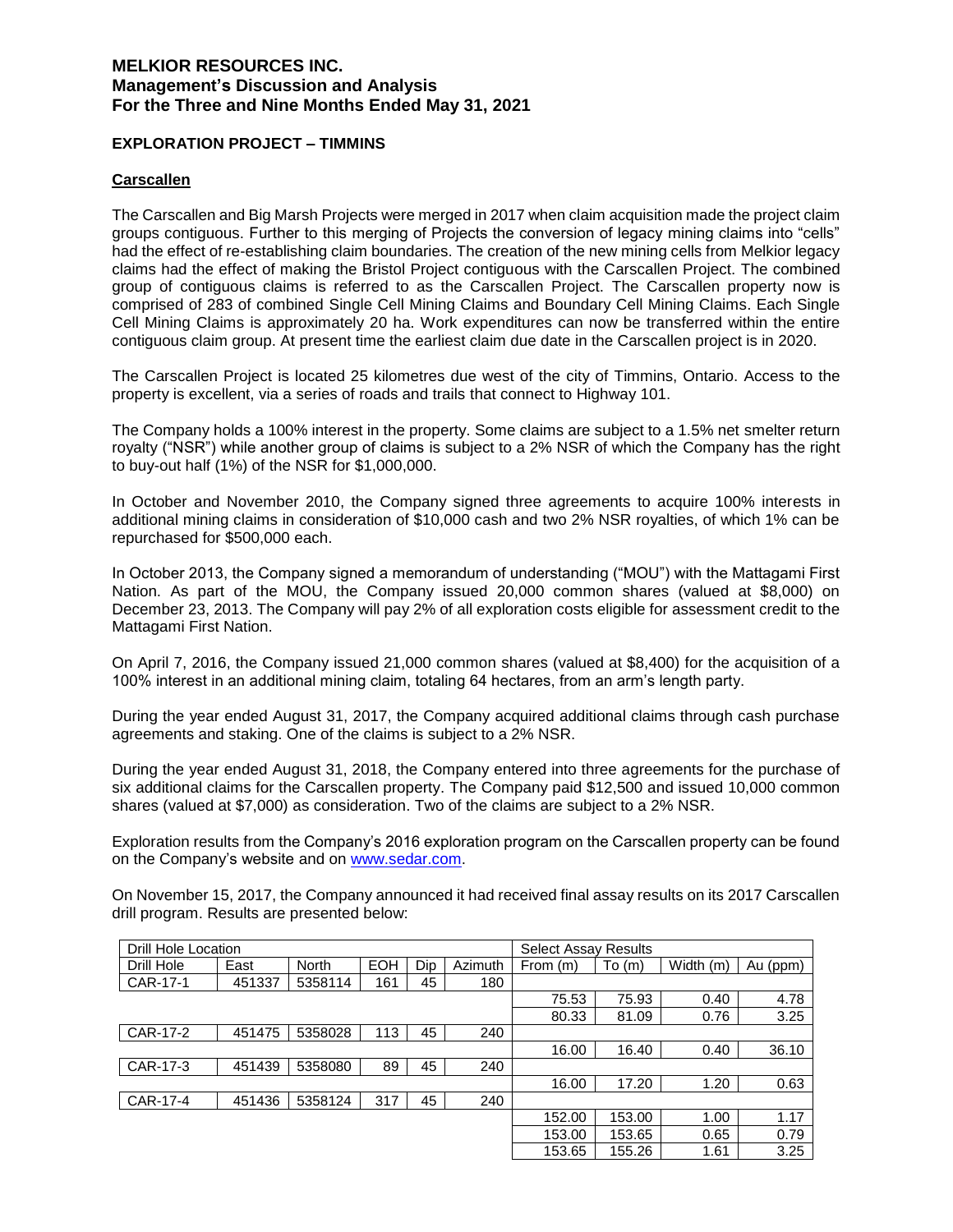|           |        |         |     |    |     | 159.45 | 159.90 | 0.45 | 2.82  |
|-----------|--------|---------|-----|----|-----|--------|--------|------|-------|
| CAR-17-5  | 451436 | 5358124 | 116 | 45 | 60  |        |        |      |       |
|           |        |         |     |    |     | 9.70   | 10.35  | 0.65 | 12.10 |
| CAR-17-6  | 451115 | 5357994 | 233 | 45 | 60  |        |        |      |       |
| CAR-17-7  | 451043 | 5357696 | 259 | 45 | 270 |        |        |      |       |
|           |        |         |     |    |     | 38.90  | 39.65  | 0.75 | 6.84  |
| CAR-17-8  | 450928 | 5357593 | 122 | 45 | 270 |        |        |      |       |
|           |        |         |     |    |     | 57.00  | 57.45  | 0.45 | 6.20  |
| CAR-17-9  | 450994 | 5357430 | 158 | 45 | 270 |        |        |      |       |
|           |        |         |     |    |     | 53.60  | 54.00  | 0.40 | 1.86  |
| CAR-17-10 | 450928 | 5357456 | 65  | 45 | 90  |        |        |      |       |
| CAR-17-11 | 450888 | 5357424 | 98  | 70 | 90  |        |        |      |       |
| CAR-17-12 | 451761 | 5356344 | 47  | 45 | 220 |        |        |      |       |
| CAR-17-13 | 451738 | 5356577 | 557 | 43 | 250 |        |        |      |       |
|           |        |         |     |    |     | 72.40  | 74.00  | 1.60 | 21.80 |
|           |        |         |     |    |     | 87.00  | 88.00  | 1.00 | 1.33  |
|           |        |         |     |    |     | 89.00  | 90.00  | 1.00 | 0.99  |
|           |        |         |     |    |     | 173.55 | 174.40 | 0.85 | 0.79  |
|           |        |         |     |    |     | 226.25 | 227.25 | 1.00 | 0.54  |
|           |        |         |     |    |     | 268.65 | 269.55 | 0.90 | 0.32  |
|           |        |         |     |    |     | 273.85 | 274.45 | 0.60 | 2.58  |
|           |        |         |     |    |     | 291.65 | 292.18 | 0.53 | 8.73  |
| CAR-17-14 | 451736 | 5356624 | 195 | 50 | 250 |        |        |      |       |
|           |        |         |     |    |     | 65.20  | 66.00  | 0.80 | 49.10 |
|           |        |         |     |    |     | 66.00  | 66.80  | 0.80 | 14.20 |
| CAR-17-15 | 451736 | 5356624 | 164 | 70 | 250 |        |        |      |       |
| CAR-17-16 | 451741 | 5356521 | 710 | 51 | 250 |        |        |      |       |
|           |        |         |     |    |     | 77.60  | 77.90  | 0.30 | 17.50 |
|           |        |         |     |    |     | 77.90  | 79.10  | 1.20 | 0.36  |
|           |        |         |     |    |     | 191.45 | 191.85 | 0.40 | 6.63  |
|           |        |         |     |    |     | 243.36 | 244.16 | 0.80 | 0.60  |
|           |        |         |     |    |     | 267.00 | 268.00 | 1.00 | 0.08  |
|           |        |         |     |    |     | 277.70 | 278.00 | 0.30 | 4.18  |
|           |        |         |     |    |     | 283.00 | 283.45 | 0.45 | 0.69  |
|           |        |         |     |    |     | 292.40 | 292.75 | 0.35 | 1.16  |
|           |        |         |     |    |     | 367.41 | 368.00 | 0.59 | 0.47  |
|           |        |         |     |    |     | 368.00 | 368.85 | 0.85 | 0.69  |

A detailed discussion on the drill results is posted on the Melkior website (http://www.melkior.com/wpcontent/uploads/MKR-Interim-Drilling-Results-Carscallen-2017.pdf).

On February 6, 2018, the Company announced completion of a test Mise a la Masse survey over portions of the Behemoth Zone on the Carscallen Project, Timmins, Ontario. Three different input points were evaluated over the test grid area: Whaleback Outcrop (9.5 g/t Au); Jowsey 1946 trench; and the shallowest gold zone encountered in CAR-17-16 (17.50ppm gold over 0.30m @77.75m depth). See the February 6, 2018 news release for the Mise a la Masse maps.

Asymmetries in the electrical potential plots indicate that the current input zones are not isolated but have preferred current/conductive channels. The results of the method test indicate that the Mise a la Masse survey method could be used more extensively over the Behemoth Zone and elsewhere on the Carscallen Project. Mise al la Masse testing could also be used to establish inter-connectivity between conductive zones in adjacent drill holes.

The Mise al la Masse testing of the shallowest gold zone encountered in CAR-17-16 (17.50ppm gold over 0.30m @77.75m depth) appears to indicate that the conductive zone extends to the north. CAR-17-13 and CAR-17-14, both of which encountered the same gold zone as CAR-17-16 are located within the defined elevated zone of voltage potential on the Mise a la Masse map. The continuation of the gold zone encountered in CAR-17-16 to the south is in question as decreasing voltage potential appears more symmetrical in that direction. A structural offset could be responsible for the apparent conductor termination. Historic maps indicate a VLF conductor is co-incident with the gold zone and that this VLF conductor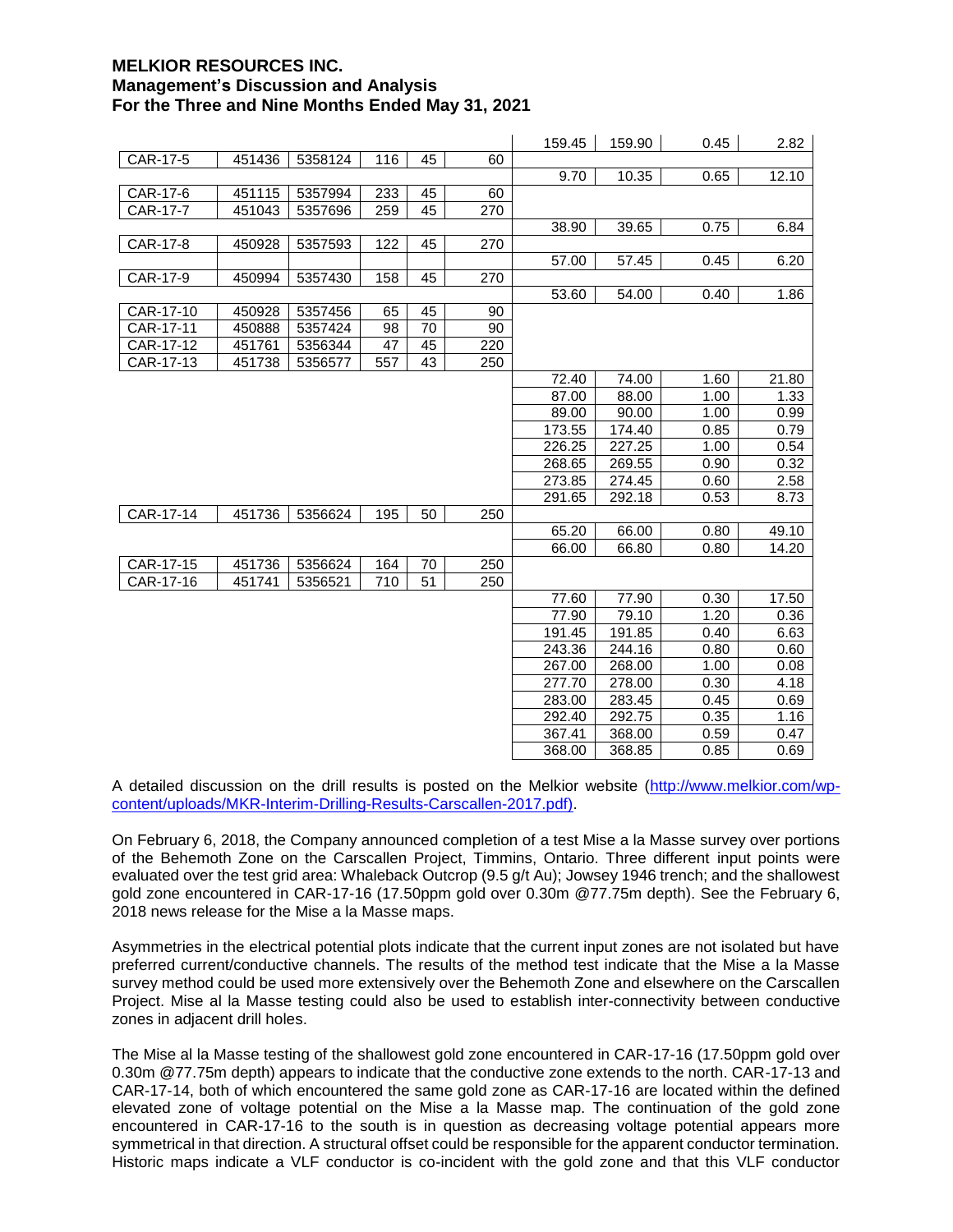continues 370m south to Highway 101. This historic map also indicates that the VLF conductor extends 480m northwards and is co-incident with a topographic discontinuity that has been demonstrated to be associated with a fault that contains a gold bearing quartz vein by the latest drilling and analytical results.

The "Whaleback" gold showing discovered in 2017 is located in a low lying swampy area 200m due west of CAR-17-13. The "Whaleback" gold showing returned assays up to 9.5 g/ton Au from grab samples. Mineralization is hosted in a silicified cataclastic zone in granite that hosts a multi-episodic quartz vein (Az290, -70E) up to 30 cm wide. Drill hole CAR-17-13 undercut this surficial gold bearing structure at a depth of about 200m. The mineralization in the Whaleback Outcrop is at Az290 degree, this orientation is at odds with many other local trend indicators. The 290 trend however is consistent with the trend of AUMO gold zones located about 100m east of CAR-17-16 on Tahoe Canada claims. The Mise a la Masse survey input current directly into the gold bearing zone of the Whaleback Outcrop. The Mise a la Masse data for the Whaleback Outcrop survey indicates potential continuity of the conductive zone to the northeast as well as to the east, potentially linking into the AUMO system of gold zones. The Whaleback Outcrop is located about 200m WNW (Az290) from CAR-17-16.

On March 6, 2018, the Company announced the assays from the 2017 soil sampling program on the Carscallen Project have been received. Melkior undertook a soil sampling program over a one-kilometre square area of the Carscallen Project in 2017. The area sampled included the central project area, where over 90% of drilling has been undertaken (Zamzam, Jowsey, Shenkman, Wire Gold areas). Soil samples were collected from both the A and B-horizons, at 25 m spacing, and submitted for trace analysis (ALS method, AuME-TL43).

Generally, there was a good correlation between the assays of the A and B-horizon samples. Very few areas of anomalous gold were detected in the B-horizon not observed in the A-horizon at the same location. Generally, B-horizon anomalous areas were observed to have a smaller footprint but co-located with Ahorizon anomalies.

Software based statistical evaluation indicates that bismuth is the only element strongly corelated to gold within the soil dataset. This association appears to be validated by a strong correlation of gold and bismuth soil anomalies with both: surficial gold showings; and shallow intersections of gold in drill holes. Surface samples from the Jowsey showing have assayed up to 1,725 ppm Bi (sample MKR-WTK-B84, 843 ppm Au, 1,725 ppm Bi).

An overlay of drill core sample bismuth ICP assays located at shallow sample depth (less than 100m) has a very good correlation with the bismuth in soil anomalies. Additionally, overlaying of all historic assay data from drilling where Au > 1.0 ppm and the sample depth less than 100m has a very good correlation with bismuth in soil at surface.

Historically, high bismuth assays without significant gold values have not been considered worth following up. Going forward, a greater significance in the association of bismuth and gold is going to be incorporated into the Carscallen exploration program.

Drilling in 2008 defined the southern limit of the Zamzam Zone where continuity between closely spaced drill holes was lost in the southerly direction. About 100m south-west of the area of lost continuity (TW-08- ZZ-1) recent soil sampling data indicates there is a prominent and persistent north-south oriented bismuth in soil anomaly. The bismuth in soil anomaly is about 350 meters long and generally located in a shallow trough immediately adjacent and west of a north-south trending persistent bedrock ridge. This ridge is clearly visible on the LIDAR dataset and has also been observed in the field, where historical trenching has been investigated at several locations along its length. It is notable that the soil sample locations that define the bismuth in soil anomaly are in relatively undisturbed terrain, increasing confidence in their significance.

Gold in soil anomalies are present along the northern extension of the primary Target A structure and the area of the NNE mineralized fault discovered by CAR-17-5 (12.10ppm Au, 109ppm Bi over 0.65m @ 9.70m). This soil data reinforces Melkior's commitment to continue with exploring Target A as defined in the 2017 Exploration Plan.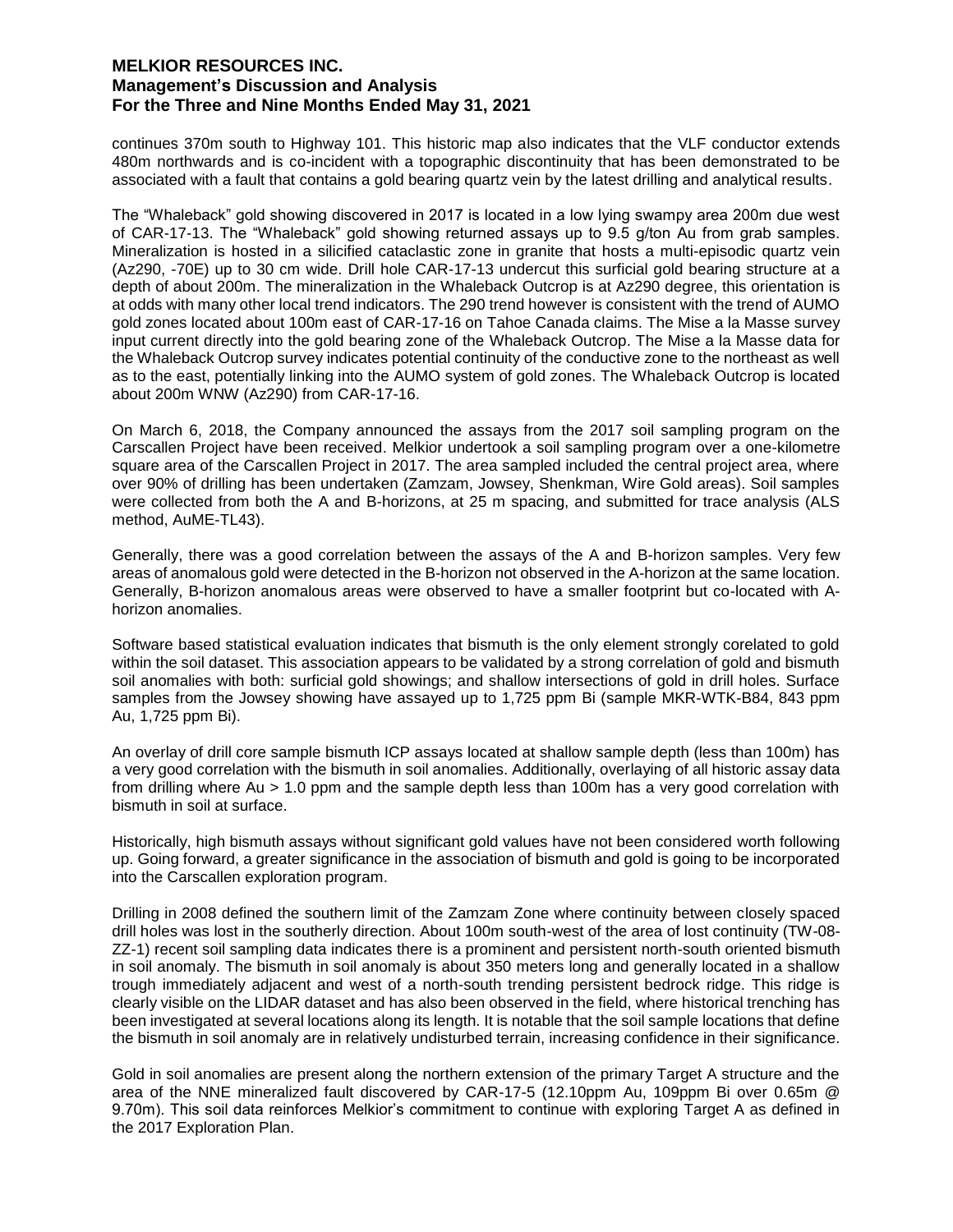The largest bismuth in soil anomaly defined is co-incident with the Big Marsh – Mahoney Lake drainage system. There is a substantial bismuth in soil anomaly that starts at the junction of Big Marsh drainage – Mahoney Creek and extends along the inferred fault system to the northern limit of the area sampled. This northern limit of the bismuth in soil anomaly is 100m south of a historic 120 ppb gold in soil anomaly. Arsenic and copper are both anomalous and co-incident with the bismuth in soil anomaly. Melkior is evaluating the hypothesis that the Big Marsh – Mahoney Lake drainage system is a north-south fault system and linked by a splay fault to the Porcupine Destor Fault Zone. The 2017 soil sampling program covers one kilometre of the interpreted fault zone.

The integration and evaluation of the new soil assay information is ongoing and will be incorporated into future Melkior's Carscallen Exploration Plans.

During the year ended August 31, 2017, the Company paid \$5,000 for a 100% interest in a claim located in Carscallen Township. This claim was part of the Big Marsh property, where the Company has existing claims. The Carscallen and Big Marsh projects were merged in 2017 when this claim acquisition was made to make the project claim groups contiguous. The combined group of contiguous claims is referred to as the Carscallen Project, which also now includes the former Bristol Project.

On September 18, 2019, the Company announced a new gold surface grab sample on the Denton property that assayed 9.59 g/t gold and 6.6 g/t silver.

In October 2019, the Company completed its 2019 drill campaign in Carscallen Township. The first two drill holes were designed to follow up on historical intercepts of 3.33 g/t Au over 4.5 meters in drill hole CAR-45-2010 within the Zam zone and 14.21 g/t Au over 2.9 meters in drill hole WKD-07-6B within the Shenkman zone. It has intersected 23.5 g/t Au over 8.0 meters from 426.0 to 434.0 meters Including 372 g/t Au over a half meter from 433.0 to 433.5 meters on the third deep hole CAR-19-03A.

In November 2019, the Company acquired 15 additional mining claims that straddle the northern boundary of its Carscallen land package. Please refer to the link below for an updated property map: http://www.melkior.com/rch-content/uploads/melkior\_claim\_map\_nov2019-1.pdf

On January 23, 2020, the Company announced the results of the down hole mise-a-la masse survey which was completed on drill holes CAR-19-03A and CAR-80-2012. The results can be found in the January 23, 2020 news release.

On May 6, 2020, the Company entered into an option agreement of 6 cell units (the "Carscallen Claims"). Pursuant to the option agreement, the Company can acquire 100% interest in the Carscallen Claims, subject to a 3% NSR, in consideration for:

- On signing, cash payment of \$10,000 (paid);
- Upon TSX-V acceptance, issuance of 75,000 shares of the Company (issued, valued at \$61,500);
- On the first anniversary, cash payment of \$10,000 (paid) and issuance of \$25,000 worth of shares issued at the weighted average price of the common shares for the 10 trading days immediately preceding (issued subsequent to May 31, 2021); and
- On the second anniversary, cash payment of \$10,000 and issuance of \$25,000 worth of shares issued at the weighted average price of the common shares for the 10 trading days immediately preceding.

The Company may purchase one-half of the NSR at any time for the sum of \$1,000,000.

In May 2020, the Company announced that it believes to have discovered a new VMS hosted environment in the Carscallen property in its 2020 spring drill program. The third drill hole, CAR-20-06 tested a mise-ala-masse (MALM) conductor and encountered strong chalcopyrite (copper), sphalerite (zinc) mineralization, described as clots and disseminations, as well as arsenopyrite, pyrite and pyrrhotite mineralization with visible gold hosted within lithologies such as a previously unknown massive rhyolite which typically hosts mineralization in VMS environments. The results of the 2020 spring drill holes can be found on the May 21, 2020 news release.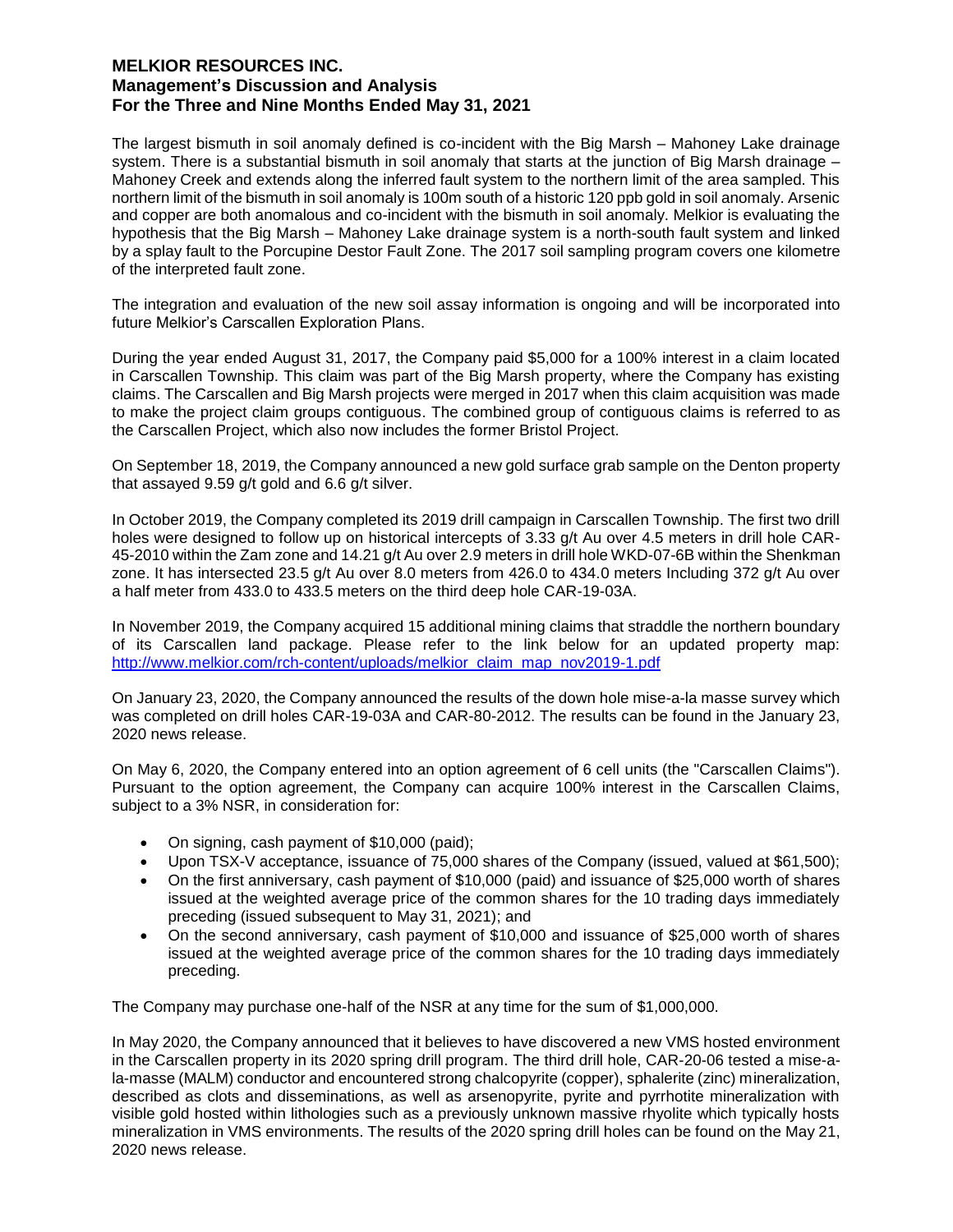In June 2020, the Company completed its first phase of Leapfrog Drill database processing which has further highlighted the potential of the high-grade gold systems Melkior is uncovering at the Carscallen property. The details can be found on the June 26, 2020 news release.

In September 2020, the Company closed a strategic partnership with Kirkland Lake Gold Ltd. ("Kirkland"). Under the terms of the option agreement (the "Kirkland Option Agreement"), the Company has granted Kirkland the right to earn-in up to 75% interest in the Carscallen Project.

Under the terms of the Kirkland Option Agreement, Kirkland has an option to earn a 50% interest in the Carscallen Project in consideration for completing \$10 million in exploration expenditures over a period of 5 years (the "Phase 1 Expenditures"). Kirkland has a minimum commitment of \$3 million during the first 2 years of the option period, which includes \$1.5 million and a minimum of 3000 metres of drilling to be completed in the first year. Should Kirkland fail to incur the Phase 1 Expenditures during the option period, Kirkland's option to acquire the 50% interest shall expire.

Upon Kirkland completing the Phase 1 Expenditures and earning its 50% interest, the parties shall enter into a joint venture agreement to carry on operations with respect to the Carscallen Project (the "Joint Venture"). Upon the formation of a Joint Venture, Kirkland will have the right to earn an additional 25% interest in the Carscallen Project by incurring exploration expenditures of \$100 million within the first 5 years of the formation of the Joint Venture. Any additional funds required beyond the \$100 million will be contributed by the Joint Venture parties based on their proportional joint venture interests.

In October 2020, through the strategic partnership with Kirkland, the Company commenced a 3,800 metre drill program. In January 2021, the drill program was extended to 4,500 metre. The drill program focuses on the 800 metre-long northwesterly trending Zam – Shenkman Trend which has already been partially defined by past drilling and produced multiple high-grade intercepts of gold.

In May 2021, the Company announced the final results from 5,618 metre drilling program on the Carscallen Property. The drill highlights include:

- $\bullet$  14.76 g/t Au over 2 metres, including 60.5 g/t Au over 0.5 metres;
- 8.93 g/t Au over 3 metres;
- 6.85 g/t Au over 4.1 metres; and
- 6.18 g/t Au over 2 metres.

See the May 12, 2021 news release for details.

# **Bristol**

The Company holds a 100% interest in claims forming the Bristol property acquired through staking during the year ended August 31, 2017. A B-horizon soil sampling program was undertaken in 2017 over a conductive anomaly. The area of the soil sampling survey is about one-half square kilometre, samples were taken at 25 m spacing, and submitted for trace analysis (ALS method, AuME-TL43). The results have been received but reporting has not yet been completed.

# **EXPLORATION PROJECT – HEMLO/WHITE LAKE**

On May 12, 2017, the Company entered into an agreement to acquire a 100% interest in the initial Hemlo property. The Company paid \$5,000 and issued 150,000 common shares (valued at \$90,000) as consideration for this initial property. The vendor holds a 3% NSR, of which one-third may be purchased by the Company for \$1,000,000. The Property is located within the Hemlo greenstone belt, 22 kilometres east of the Hemlo Gold Mine currently operated by Barrick Gold Corporation.

The White Lake Project has grown since the initial acquisition and is currently comprised of 333 contiguous combined Single Cell Mining Claims and Boundary Cell Mining Claims with each Single Cell Mining Claim being approximately 20 hectares.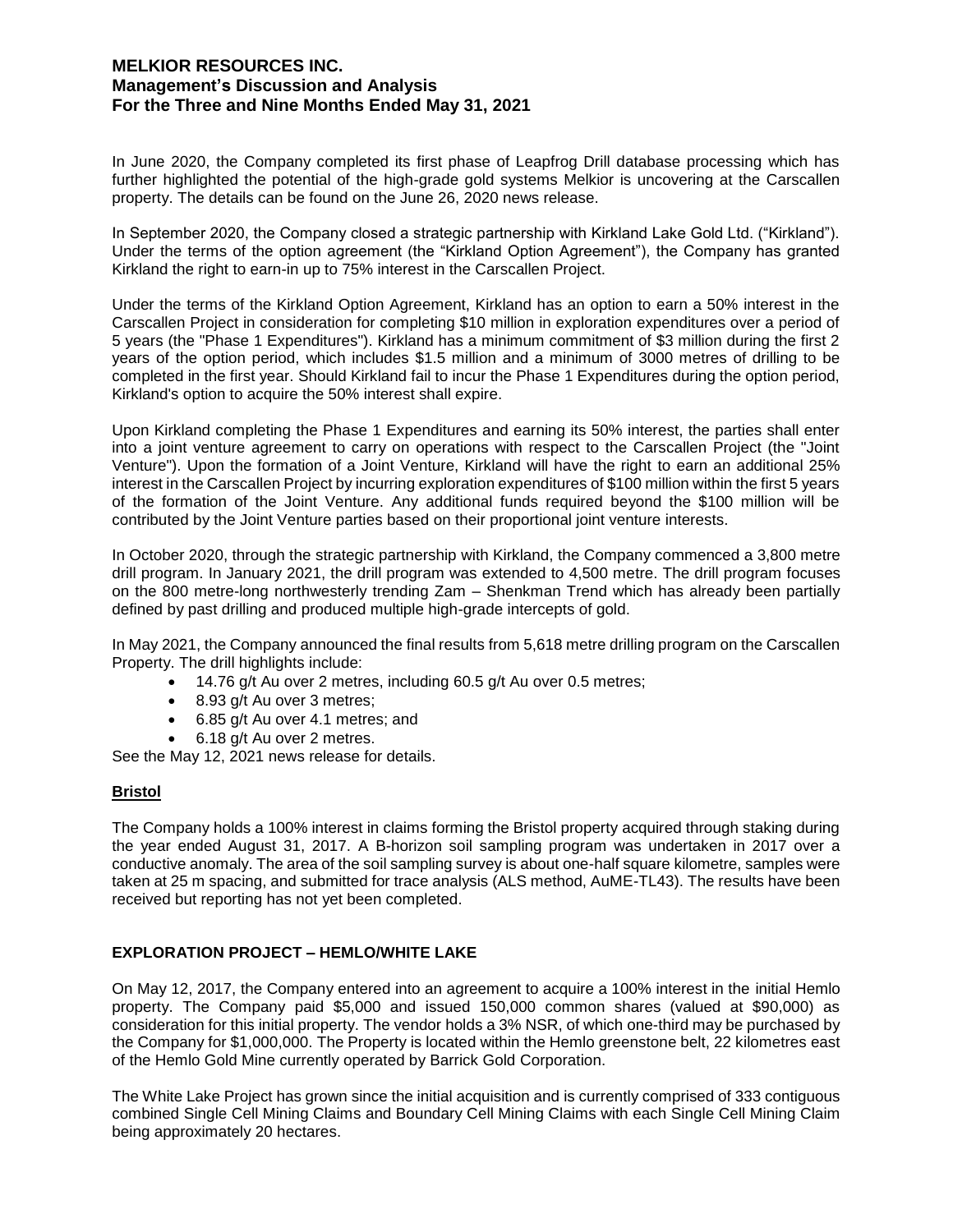During the year ended August 31, 2017, the Company acquired additional claims through cash purchase agreements and staking. A 1% NSR is held by Doug Kakeeway on a group of 5 blocks comprised of 38 legacy claim units (TB4284867, TB4284868, TB4284869, TB4284870, TB4284871).

On March 7, 2018, the Company announced that the assays from the 2017 soil sampling program on the White Lake Project (Hemlo) had been received. Melkior undertook a soil sampling program over 4 square kilometres of the Hemlo/White Lake Project in 2017. The area sampled is centered on the Kakeeway claim group. These claims host a combination of NW-SE trending: mafic-felsic geologic contacts locally with gold bearing veins; gold in soil anomalies; IP chargeability anomalies; and VLF conductors. Soil samples were collected from the A-horizon, at 25 m spacings, and submitted for trace analysis (ALS method, AuME-TL43).

A NW-SE trend in the distribution of anomalous gold in soil, parallel to geological contacts, was anticipated. However, the distribution of anomalous gold in soil over the sample area is more complex.

Software based statistical evaluation of correlated elements was conducted using the Correlations Report of Geosoft Geochemistry extension to Esri ArcMap. This report indicates that germanium is the only element with a significant correlation to gold within the soil dataset. A correlation was expected between gold and several other "normal pathfinder elements", but no other associations are substantiated based strictly on the 2017 soil dataset. Significant reliance was placed on the gold-germanium association in the interpretation of the soil data.

The distribution of germanium in the A-horizon soil samples provides an unanticipated interpretation through the distinct and isolated nature of the anomalous areas. The anomalous germanium distribution can generally be described as two intersecting perpendicular linear anomalies.

The dominant germanium in soil anomaly is 2 kilometres long, persistent across the entire width of the sample area, oriented NE-SW, perpendicular to volcanic contacts, and co-incident with a prominent topographical lineament. This dominant germanium in soil anomaly is locally co-incident with reported gold in soil anomalies in excess of 500 ppb that are located about 400 m from the edge of the sample area (Royal Oak Mines, AFRI 42C13SE0069). If this anomalous trend was consistent and continued to the northeast, the strike extension would continue through the Melkior claim group for about 5 kilometres.

The secondary germanium in soil anomaly is also about 2 kilometres long but less persistent across the width of the sample area, oriented NW-SE it parallels mafic-felsic geologic contacts and historic: gold in soil anomalies; IP chargeability anomalies; and VLF conductors. The anomalous trend is also locally coincident with groups of EM conductors defined by historic airborne surveys.

In January 2019, Melkior undertook a geological field program and undertook a GEOTECH helicopter borne EM, magnetometer survey over the entire White Lake Hemlo Project. Melkior's goal is to advance the White Lake Project to the drill stage. The Kakeeway claim has an existing MNDM Exploration Permit in good standing that permits drilling.

In June 2019, Melkior received the detailed magnetic maps for the Denton project, which is available for download at http://www.melkior.com/rch-content/uploads/Denton\_Drone\_Mag\_Survey\_2019.pdf.

On November 20, 2020, the Company announced the closing of an option and joint venture agreement with Barrick Gold Inc. ("Barrick"), a wholly-owned subsidiary of Barrick Gold Corporation. Under the terms of the option agreement entered into between the Company and Barrick (the "Barrick Option Agreement"), Melkior has granted Barrick the right to earn-in up to a 75% interest in the Hemlo Project located 20 kilometres east of Barrick's Hemlo Mine.

Under the terms of the Barrick Option Agreement, Barrick has an option to earn a 75% interest in the Property in consideration for completing \$4 million in exploration expenditures over a period of 5 years. Barrick has a minimum commitment of \$0.5 million during the first 2 years of the option period. Barrick will act as the operator of the Hemlo Project during the option period. All expenditures beyond the minimum commitment are optional. Should Barrick fail to incur the expenditures during the option period, Barrick's option to acquire the 75% interest shall expire.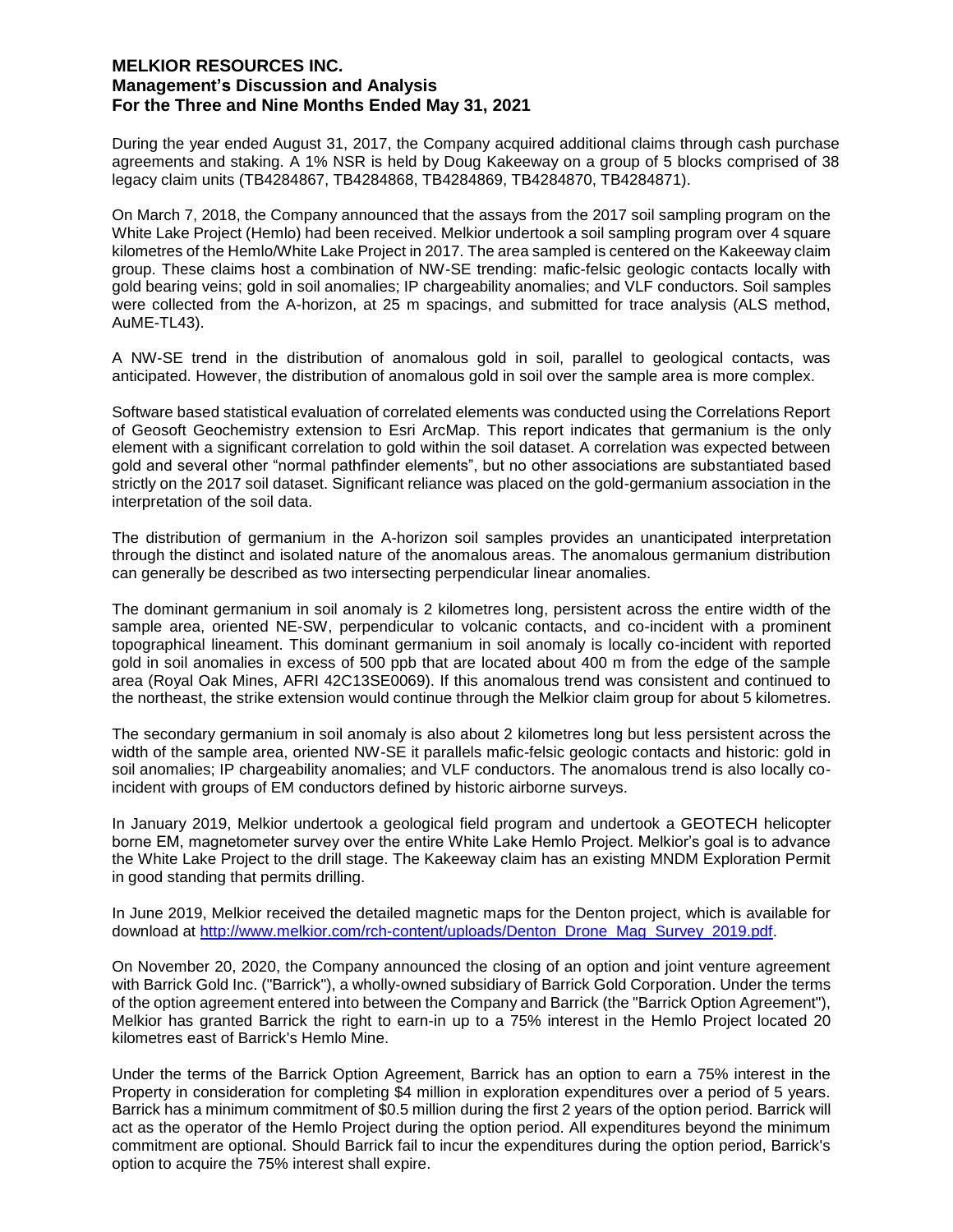Upon Barrick completing the expenditures and earning its 75% interest, the parties shall enter into a joint venture agreement to carry on operations with respect to the Hemlo Project. Funds required for further development will be contributed by the joint venture parties based on their proportional joint venture interests. Dilution of a shareholder's interest below 10% will result in the conversion of the interest to a NSR royalty of either 1% or 2% on certain claims dependent on pre-existing royalties.

### **EXPLORATION PROJECT – URBAN/MASERES**

During the year ended August 31, 2017, the Company acquired claims in the Urban area of Quebec through map staking. The Company has a 100% ownership in the claims and there is no NSR. Melkior's review of available geological and geophysical information and historical work in the Urban area identified the area selected for map staking.

During the year ended August 31, 2018, the Company acquired additional claims through staking.

On December 22, 2017, the Company closed a private placement of 769,231 flow-through common shares at a price of \$0.65 for gross proceeds of \$500,000. The Company spent the proceeds of the private placement on the Urban project.

On March 5, 2018, the Company announced completion of the data collection portion of a 2,170-line kilometre GEOTECH VTEM plus time-domain helicopter borne magnetometer and EM survey. Melkior conducted a soil sampling test grid over this EM trend in 2017. On September 19, 2017, the Company announced complete assay results had been received on a soil sampling program. The results can be found at: http://www.melkior.com/maseres-gold-project/assay-results/

A-horizon soil analysis over the EM trend returned up to 121 ppb Au; 59 ppm Ag; 93 ppm Cu; 78 ppm Zn; 30 ppm Pb (NR September 17, 2017).

On May 23, 2018, the Company announced receipt of final data for the EM survey. The VTEM survey data supports the hypothesis that the Urban Barry Greenstone Belt continues south of the Osisko Black Dog Project and traverses Melkior's Maseres Project.

On June 19, 2018, the Company announced initiation of a summer work program of a combination of geological work and soil sampling. The program comprised prospecting areas of the EM conductors, attempting to anchor conceptual ideas with geological information and assays. The initial program had a goal of 5,000 A-horizon soil samples to be collected on a 50 m x 50 m grid spacing.

The summer of 2018 on the Maseres Project was spent on reconnaissance geology, ground truthing the plethora of VTEM EM anomalies and conducting a soil sampling survey over priority EM conductors. The program was still progressed late into the fall of 2018 and was terminated based on weather conditions. Partial results from the soil survey have been received and support Melkior's interpretation of the geology of the area and its mineral potential. An expert interpretation of the VTEM survey data Melkior obtained in March 2018 was solicited and the report was made available on Melkiors website on its receipt. It is Melkiors opinion that the interpretation supports Melkiors hypotheses of the geology of the area and its mineral potential. The fall and winter of 2018 were spent evaluating the soil data in conjunction with the reconnaissance geology data and the expert interpretation of the VTEM data.

Melkior signed a contract for a maximum of 5,000 meters of NQ drilling on the Maseres Project in December 2018 drilling was initiated on January 15, 2019. Twenty holes totaling 4,899 meters were constructed along 2.4 km of priority EM trend. Assays have only been completely received up to MS-19-7. Drill holes MS-19- 8 to MS-19-20 (13 holes) have not yet been submitted or received in their entirety at present time. Phase 2 plans will be presented after all data has been received and interpreted. The Maseres drilling permit has been renewed for 2019.

Melkior signed a contract for a maximum of 5,000 meters of NQ drilling on the Maseres Project in December 2018 and the first drill program was completed in March 2019. Twenty holes totaling 4,899 meters were constructed along 2.4 km of priority EM trend. This initial phase of drilling has established that the priority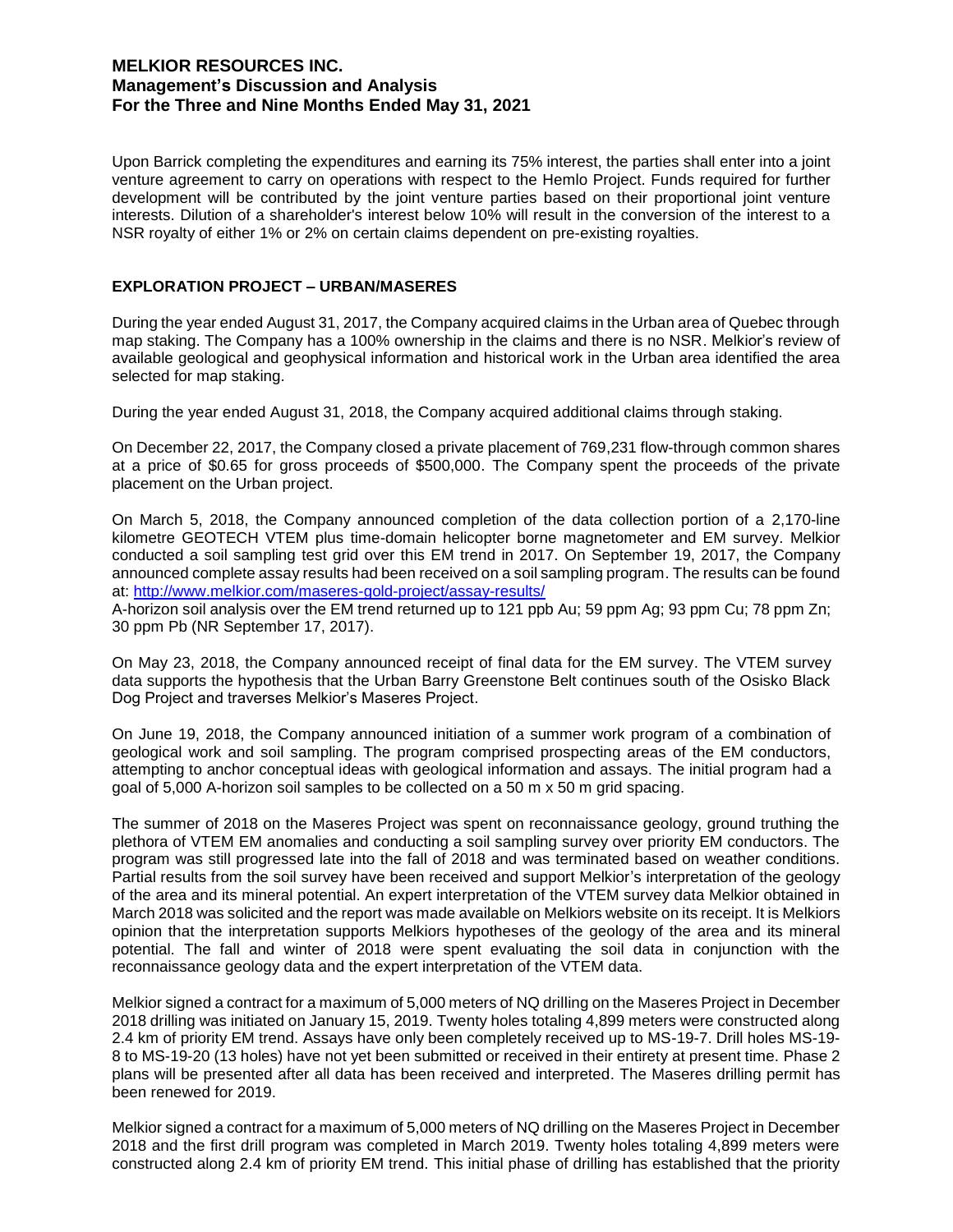EM anomalies reflect the presence of VMS stratigraphy on the Maseres Project along the 2.3 km of the drilled trend. Maximum assays for the main VMS elements were 181.0 g/t Ag, 0.14 % Cu, 0.69 % Pb, 1.74 % Zn, 0.309 ppb Au. A complete list of drill hole locations, assay results along with select maps are available from the following links:

- Collar Locations: 2019 Maseres Drilling Collar Locations
- Complete Assay data: Maseres 2019 Drill Sample Chemistry (PDF table includes drill hole details, sample details, UTM of vertical projection of sample and all assay data)
- Map of: Silver 2019 Maseres Drilling
- Map of: Copper 2019 Maseres Drilling
- Map of: Lead 2019 Maseres Drilling
- Map of: Zinc 2019 Maseres Drilling
- Map of: Gold 2019 Maseres Drilling

In May 2019, Melkior announced the commencement of the summer exploration program and has renewed its drill permit for the Maseres project. The renewed permit is valid until March 31, 2020.

## **EXPLORATION PROJECT – VAL D'OR**

The Company owns 100% interest in the three mineral claims in Tiblemont Township, Quebec.

In April 2020, the Company entered into a purchase agreement to sell 100% interest in the claims for a single cash payment of \$25,000.

In May 2020, the Company announced that the Val d'Or property has been switched from a status of being a non-key asset to its list of key assets. This property was previously named "Vauquelin" and "Tiblemont" properties by prior management. The change in property sentiment is triggered by the development and interest seen in the vicinity of the property, which is expected to increase its potential for discoveries. Subsequently, the Company acquired two additional packages of claims to the west and east of the property.

In August 2020, the Company announced the results of its soil sampling program. From the strong gold anomalies in soils found across the property, 4 distinct targets were identified. The highest gold soil return was 277 ppb gold in addition to a boulder sample that ran 14 g/t silver. See the August 27, 2020 news release for details.

In October 2020, the Company conducted an IP geophysical ground survey on Target 4 of the property.

In November 2020, the Company commenced a high-resolution MAG survey on the entire Val d'Or property and added 8 claims to the Val d'Or property through direct staking.

In April 2021, the Company completed its maiden 1,449 metre drill program on the Val d'Or Property. See April 8, 2021 news release for detail.

In June 2021, the Company began surface exploration work to follow up on the August 2020 till sampling anomalies and targets.

# **OTHER EXPLORATION PROJECTS**

### **Launay**

The Company retains a 1.5% NSR on the property, of which one-half may be purchased by Beaufield for \$750,000.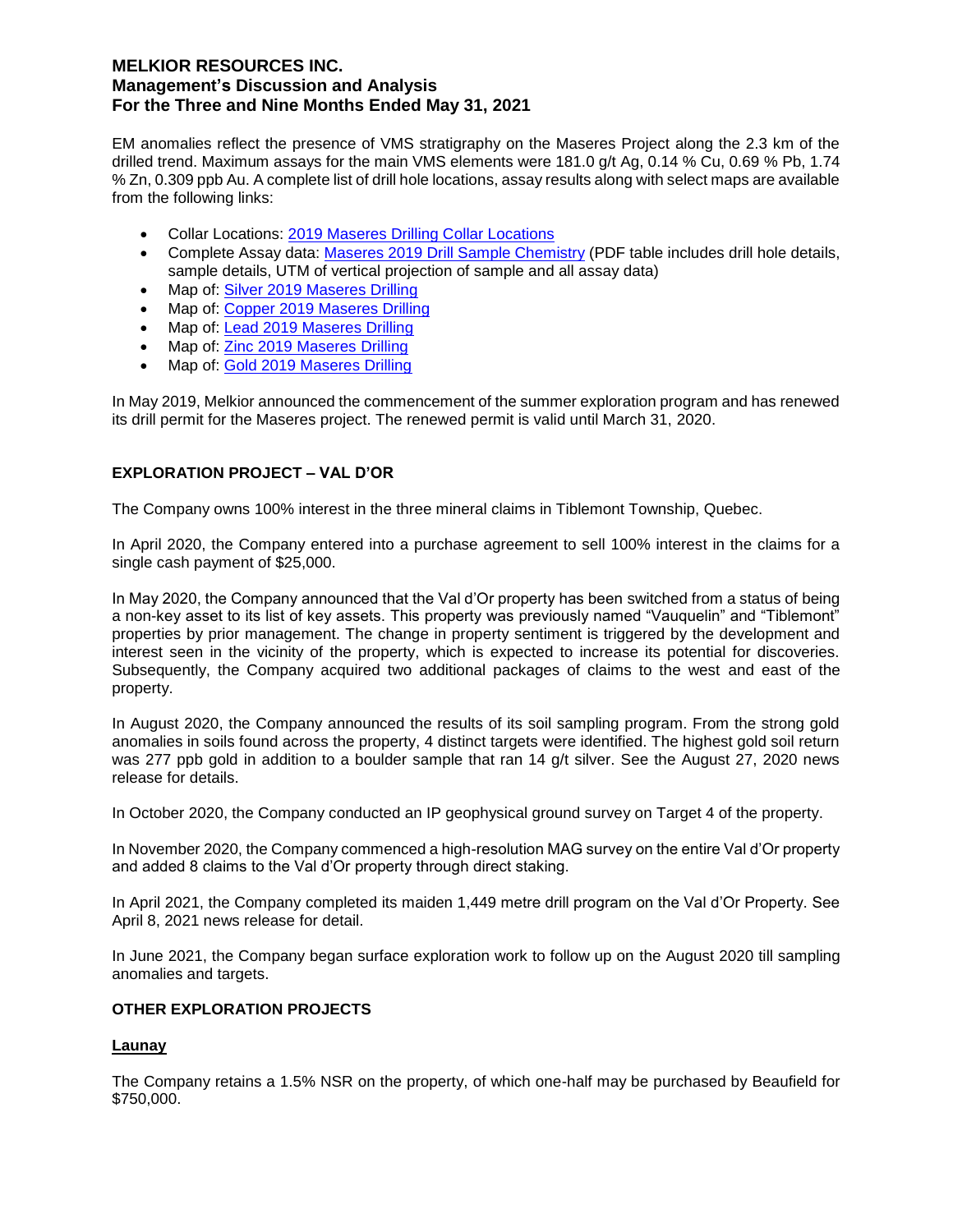## **RESULTS OF OPERATIONS**

## **Three Months Ended May 31, 2021**

During the three months ended May 31, 2021, the Company reported a net loss of \$5,831 (2020 - net loss of \$39,752). The Company's net loss included items as follows:

- Consulting and management fees of \$12,500 (2020 \$23,300) were paid to management and external consultants;
- Marketing of \$33,889 (2020 \$nil) increased due to increased marketing activities;
- Office and general of \$3,822 (2020 \$5,840) decreased due to lower administrative costs;
- Professional fees of \$16,534 (2020 \$26,904) decreased due to lower legal costs;
- Regulatory fees of \$22,249 (2020 \$17,708) increased due to expenditures related to annual general meeting during the period;
- Share-based payments of \$nil (2020 \$11,000). Share-based payments will vary based on the vesting of stock options.
- Gain on marketable securities of \$12,878 (2020 \$20,000) related to the changes in fair value of the marketable securities; and
- Other income of \$69,287 (2020 \$nil) related to the reduction of the flow-through premium based on expenditures during the period, net of an adjustment based on qualifying expenditures.

## **Nine Months Ended May 31, 2021**

During the nine months ended May 31, 2021, the Company reported a net loss of \$626,844 (2020 - net loss of \$302,611). The Company's net loss included items as follows:

- Consulting and management fees of \$67,250 (2020 \$61,475) were paid to management and external consultants;
- Marketing of \$101,820 (2020 \$nil) increased due to increased marketing activities;
- Office and general of \$17,749 (2020 \$16,816) increased due to higher administrative costs;
- Professional fees of \$81,430 (2020 \$63,495) increased due to higher legal costs related to the Kirkland and Barrick transactions;
- Regulatory fees of \$47,265 (2020 \$51,163) decreased due to lower filing fees;
- Share-based payments of \$524,000 (2020 \$143,000). Share-based payments will vary based on the vesting of stock options.
- Gain on marketable securities of \$42,878 (2020 loss of \$7,039) related to the changes in fair value of the marketable securities; and
- Other income of \$166,537 (2020 \$24,219) related to the reduction of the flow-through premium based on expenditures during the period, net of an adjustment based on qualifying expenditures.

# **SUMMARY OF QUARTERLY RESULTS**

Results for the eight most recently completed quarters are summarized as follows:

| <b>For the Periods Ending</b> | May 31, 2021 | February 28.<br>2021 | November 30.<br>2020 | August 31,<br>2020 |
|-------------------------------|--------------|----------------------|----------------------|--------------------|
| Net loss                      | 5.831        | 573.092              | 47.921               | 333.750            |
| Loss per share                | 0.00         | 0.03                 | 0.00                 | 0.02               |

| For the Periods Ending  | May 31,<br>2020 | February 29,<br>2020 | November 30,<br>2019 | August 31,<br>2019 |
|-------------------------|-----------------|----------------------|----------------------|--------------------|
| Net loss (income)       | 39.752          | 216,375              | 46.484               | 21.017             |
| Loss (income) per share | 0.00            | 0.01                 | 0.00                 | 0.00               |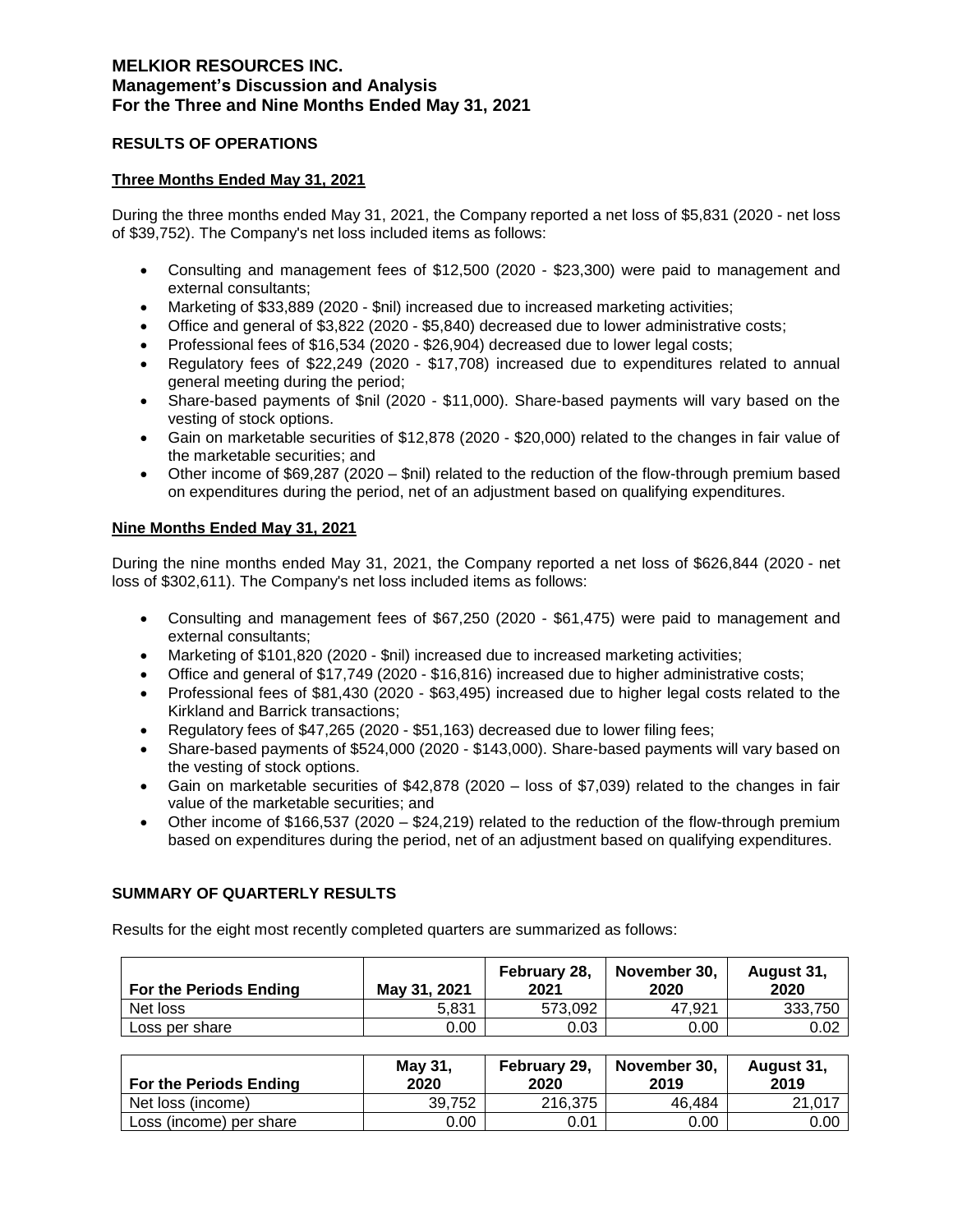## **LIQUIDITY AND CAPITAL RESOURCES**

The Company had cash of \$1,351,719 and working capital of \$1,664,584 at May 31, 2021, compared to \$523,862 of cash and \$1,312,016 of working capital at August 31, 2020.

The Company will need to obtain additional financing for working capital purposes and to continue exploration on its exploration and evaluation assets. The Company is evaluating its options for financing, including the sale of marketable securities, further issuance of common shares and the sale of certain exploration and evaluation assets.

On September 28, 2020, pursuant to the terms of the Kirkland option agreement, the Company closed a subscription by Kirkland of 1,250,000 units of the Company at \$0.80 per unit on a private placement basis for total gross proceeds of \$1 million. Each unit consists of one common share and one common share purchase warrant. Each warrant will entitle Kirkland to purchase one additional common share of the Company at a price of \$1.20 per share for a period of 2 years from the date of issue.

During the nine months ended May 31, 2021, a total of 550,000 stock options were exercised at \$0.20 per share for aggregate gross proceeds of \$110,000.

# **TRANSACTIONS WITH RELATED PARTIES**

The Company's related parties include companies controlled by officers and close family members of directors and key management, as described below.

Unless otherwise stated, none of the transactions incorporated special terms and conditions and no guarantees were given or received. Outstanding balances are usually settled in cash.

The Company's key management personnel are members of the Board of Directors (of which the president of the Company is a member), as well as the chief financial officers and the corporate secretary. Key management compensation is as follows:

|                                    | <b>Three Months</b><br><b>Ended</b><br>May 31, 2021 | <b>Three Months</b><br>Ended<br>May 31, 2020 |        |
|------------------------------------|-----------------------------------------------------|----------------------------------------------|--------|
| Consulting and management fees (i) | \$<br>18.750                                        | \$                                           | 15,000 |
| Professional fees (ii)             | 7,740                                               |                                              | 9,300  |
| Regulatory fees (ii)               | 5,480                                               |                                              | 4,877  |
| Share-based payments               | Nil                                                 |                                              | Nil    |
| Total key management compensation  | \$<br>31.970                                        | S                                            | 29.177 |

|                                    | <b>Nine Months</b><br><b>Ended</b><br>May 31, 2021 | <b>Nine Months</b><br><b>Ended</b><br>May 31, 2020 |         |
|------------------------------------|----------------------------------------------------|----------------------------------------------------|---------|
| Consulting and management fees (i) | \$<br>56,250                                       | \$                                                 | 15,000  |
| Professional fees (ii)             | 26,038                                             |                                                    | 24,626  |
| Regulatory fees (ii)               | 21,191                                             |                                                    | 14,546  |
| Share-based payments               | 524,000                                            |                                                    | 143,000 |
| Total key management compensation  | \$<br>627,479                                      | \$                                                 | 197,172 |

As at May 31, 2021, the balance due to related parties amounted to \$4,193 (August 31, 2020 - \$30,787) and was recorded in accounts payable and accrued liabilities.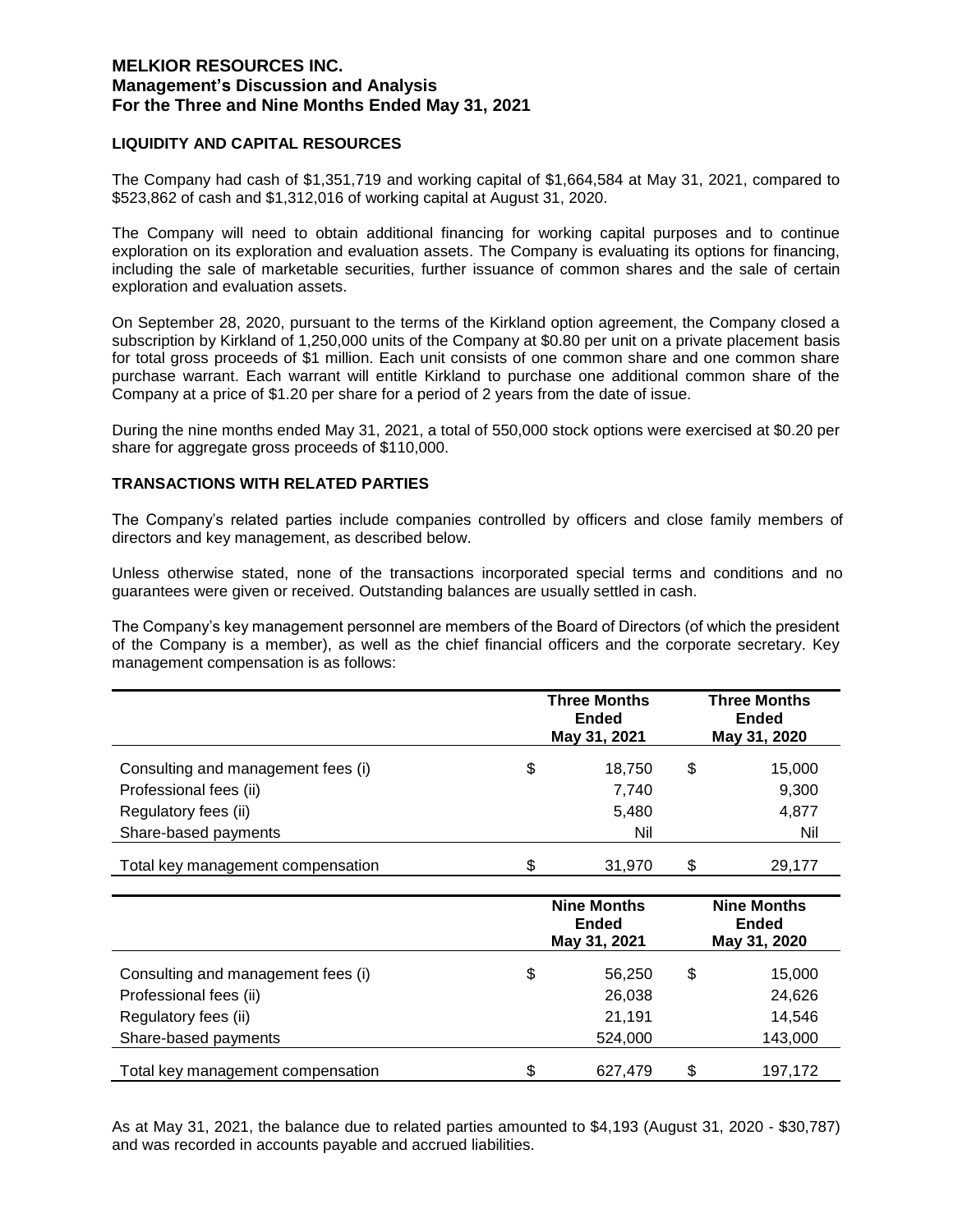- (i) Management fees to the Company's CEO are paid pursuant to a 2020 consulting agreement under which Silverwater Capital Corp., a company controlled by the Company's CEO, receives a monthly fee of \$5,000. The Company can terminate the agreement with three months' notice.
- (ii) During the three and nine months ended May 31, 2021, the Company paid professional fees and regulatory fees of \$13,220 and \$47,229, respectively (three and nine months ended May 31, 2020 - \$14,177 and \$39,172, respectively) to Marrelli Support Services Inc. ("MSSI"), DSA Corporate Services Inc. ("DSA Corp") and DSA Filing Services Limited ("DSA Filing"), together known as the "Marrelli Group", for:
	- Eric Myung, an employee of Marrelli Group, to act as the CFO of the Company;
	- Bookkeeping services;
	- Regulatory filing services;
	- Corporate secretarial services.

## **COMMITMENTS**

The Company does not have any obligations other than NSR payments on its exploration and evaluation assets.

In connection with the flow-through share financing in August 2020, the Company has committed to incur qualifying Canadian Exploration Expenditures (as such term is defined in the Income Tax Act (Canada)) of a total of \$699,999 by December 31, 2021. If the Company does not incur the required qualifying expenditures, it will be required to indemnify the holders of the flow-through shares for any tax and other costs payable by them as a result of the Company not making the required expenditures.

As at May 31, 2021, the Company is required to incur qualifying exploration expenditures exceeding approximately \$40,000 by December 31, 2021.

### **OFF-BALANCE SHEET ARRANGEMENTS**

The Company has not entered into any off-balance sheet arrangements.

# **FUTURE ACCOUNTING STANDARDS**

For details of the Company's future accounting standards, including accounting standards not yet adopted and accounting standards amended, but not yet effective, please refer to note 4 of the Company's audited financial statements.

### **OUTSTANDING SHARE INFORMATION**

|                             | July 26, 2021 | May 31, 2021 | <b>August 31, 2020</b> |
|-----------------------------|---------------|--------------|------------------------|
|                             |               |              |                        |
| <b>Common Shares</b>        | 21,910,754    | 21,849,420   | 20,049,420             |
| Warrants                    | 3,250,000     | 3,250,000    | 2,000,000              |
| Finders' Warrants           | Nil           | Nil          | 29.167                 |
| <b>Stock Options</b>        | 1,935,000     | 1,935,000    | 1,815,000              |
| <b>Fully Diluted Shares</b> | 27,095,754    | 27,034,420   | 23,893,587             |